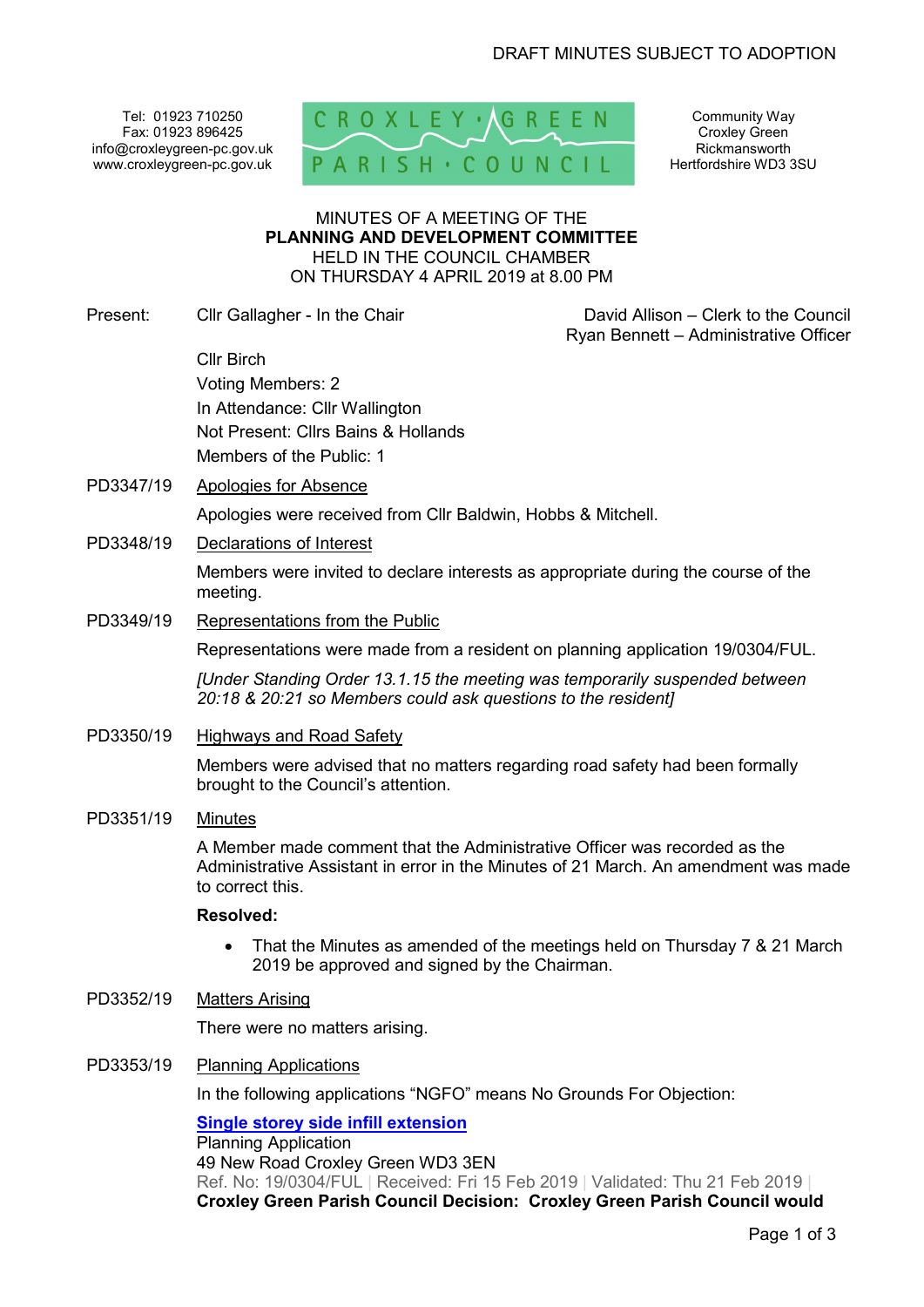**like to bring the case officer's attention to the comments made by the neighbouring property, 51 New Road, most importantly the loss of amenity space, privacy and natural light.** 

**Raised terrace to rear and screening, alterations to fenestration and replacement flat roof to L shaped rear and side extension** Planning Application 8 Canterbury Way Croxley Green WD3 3SS Ref. No: 19/0501/FUL | Received: Fri 15 Mar 2019 | Validated: Tue 19 Mar 2019 | **Croxley Green Parish Council Decision: NGFO** 

**Proposed first floor side extension over existing single storey garage, roof extension to allow for loft conversion served by three rear dormers, part two storey/ part single storey rear extension with associated external works.** Planning Application Kenilworth Parrotts Close Croxley Green Rickmansworth Hertfordshire WD3 3JZ Ref. No: 19/0481/FUL | Received: Wed 13 Mar 2019 | Validated: Fri 22 Mar 2019 | **Croxley Green Parish Council Decision: NGFO** 

## **Installation of rooflights to rear**

Planning Application 1 Wood End Croxley Green WD3 3FQ Ref. No: 19/0489/FUL | Received: Thu 14 Mar 2019 | Validated: Fri 22 Mar 2019 | **Croxley Green Parish Council Decision: NGFO** 

### **Single storey rear extension**

Planning Application 24 Harvey Road Croxley Green WD3 3BW Ref. No: 19/0560/FUL | Received: Sat 23 Mar 2019 | Validated: Wed 27 Mar 2019 | **Croxley Green Parish Council Decision: NGFO** 

**Single storey side and rear extension including extension to outbuilding. Alterations to existing roof form including increase in eaves and ridge height, creation of rear gable, side dormer window and rooflights** Planning Application 24 Rochester Way Croxley Green WD3 3NG Ref. No: 19/0558/FUL | Received: Sat 23 Mar 2019 | Validated: Mon 25 Mar 2019 | **Croxley Green Parish Council Decision: NGFO** 

## PD3354/19 Recent Decisions by Thee Rivers District Council

#### **Approved**

- **Application:** First floor side extension, part single part two storey rear extension, conversion of garage into habitable accommodation and single storey side extension **Address:** Ben Luce Parrotts Close Croxley Green WD3 3JZ
- **Application No:** 19/0206/FUL

**CGPC Decision** NGFO

**TRDC Decision** Approved